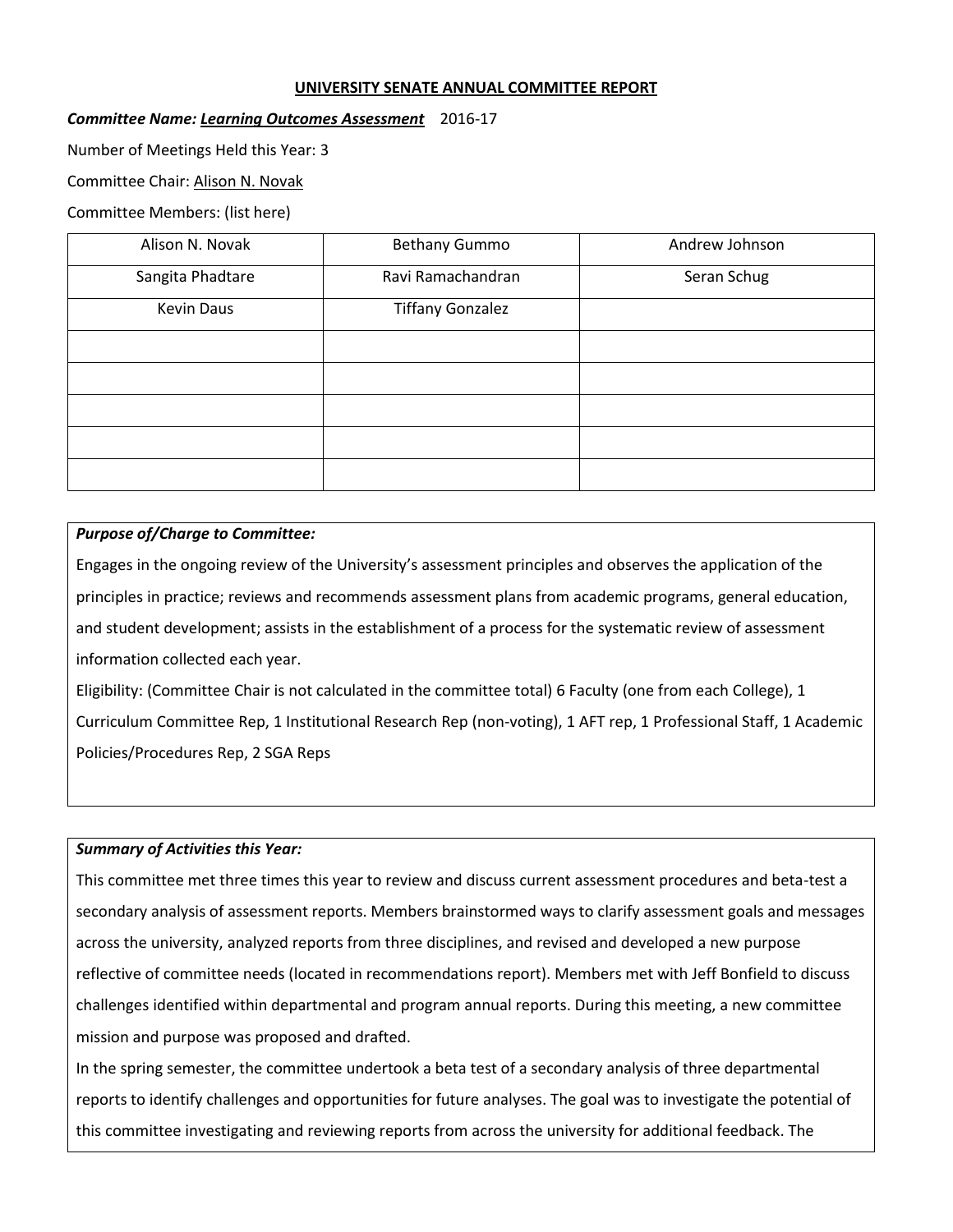committee reviewed annual reports from Art, Chemical Engineering, and Computer Science. The following observations were reported from the group:

- Direct observation methods (including the use of rubrics to evaluate student success within each learning outcome) yielded stronger results than reports of student surveys and in-direct professor feedback.
- Reports that yield all 3's (or above expectations) should revise observation methods to strengthen the analysis and provide detailed instructions of concepts or outcomes to focus upon.
- Remediation plans for outcomes listed at "1" (or below expectation) should be provided by departments.
- Outcomes that are assessed based on online and in-person classes provide an additional challenge for observations.

 Departments providing rubrics within TracDat would help reviewers understand the assessment method. The beta-test and results (described above) confirm that the committee is interested and able to perform a secondary analysis of annual reports. While the committee is concerned that they would not have the time or resources to review all reports generated during a year, by identifying a few that Bonfield would like additional feedback from, could help the committee and individual departments.

-use additional pages if required

# -**do not include suggestions & recommendations with this report** - use **separate form** for recording purposes **UNIVERSITY SENATE ANNUAL COMMITTEE**

## **SUGGESTIONS & RECOMMENDATIONS**

2016-17

## SUGGESTIONS:

Overall, the committee makes the following suggestions for the next academic year:

- Propose changes to clarify existing purpose statement. The current statement is very unclear and lacks direction. We suggest the following:
	- $\circ$  The committee assists through observing and identifying current departmental and university trends in the assessment process; reviewing departmental and program reports; providing feedback on annual reports; assisting in the implementation and modification of existing and upcoming assessment techniques (such as direct observations, online systems- TracDat, and secondary analysis of annual reports); and collaborating with assessment directors, chairs, and reviewers to produce quality and helpful reports.
- Continued work with Jeff Bonfield would help the committee address University needs
- Implementation of a *secondary analysis of departmental assessment reports* next year will also help formalize the responsibilities of the committee. This procedure identified and used this year during the betatest of the secondary analysis is as follows: